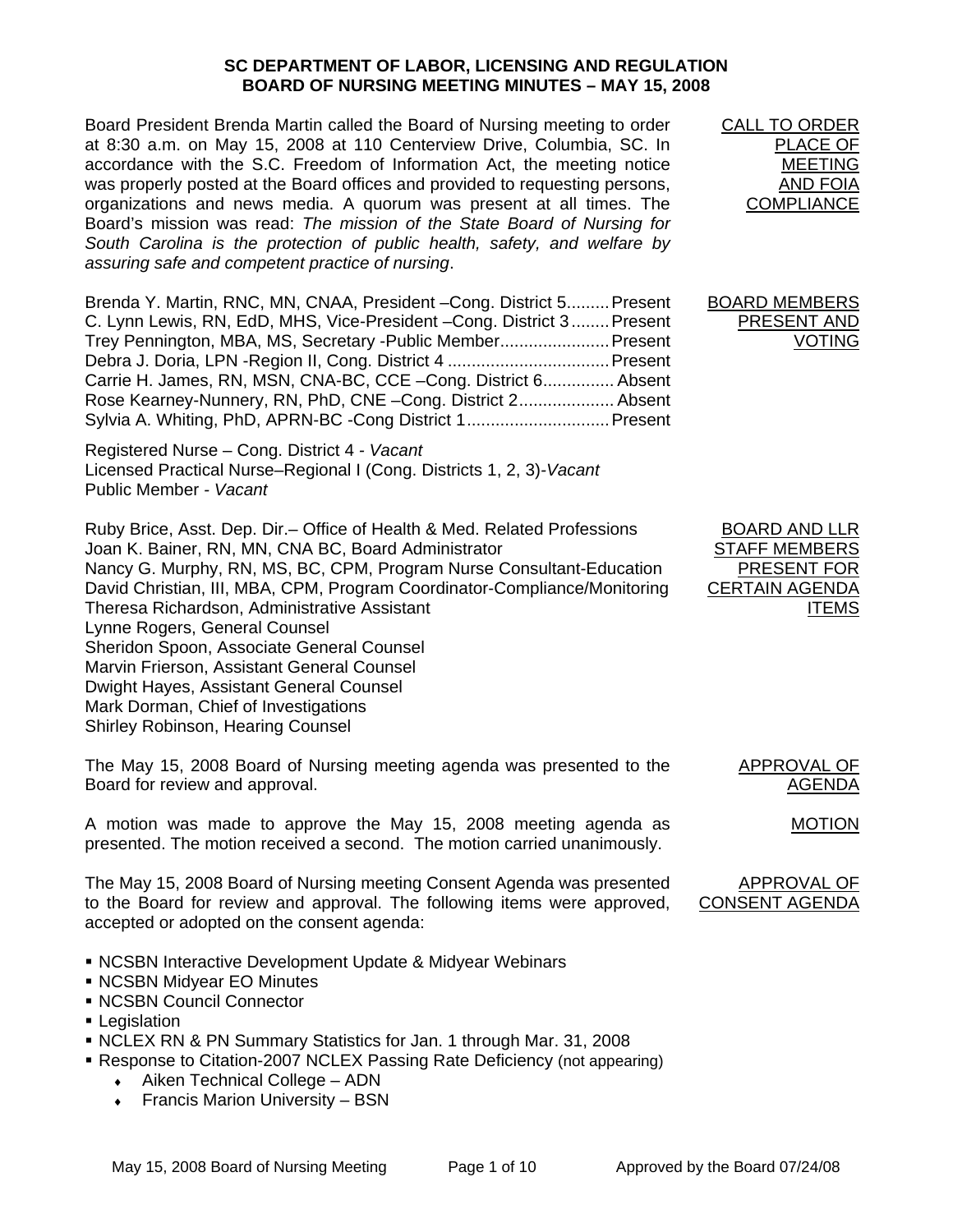- $\cdot$  USC Aiken BSN
- USC Upstate BSN
- ♦ York Technical College/ USC Lancaster ADN
- $\triangleleft$  Aiken Technical College PN
- ♦ Applied Technology Education Campus -- PN
- Denmark Tech. College Notification of Plan Additional FT Faculty Member
- Article by Dr. Wendy Nehring "U.S. Boards of Nursing and the Use of High-Fidelity Patient Simulators in Nursing Education"
- National Certification Corporation New Certification Credentials to Be Issued
- Announcement: Licensure Applications Approved Per Policy by Program Coordinator & Administrator
- **For Information: Investigation Statistics from ReLAES**
- For Information: Update/Status on Monitoring from Monthly Report

A motion was made to approve, accept and/or adopt the above items from the May 15, 2008 Consent agenda. The motion received a second. The motion carried unanimously.

The minutes of the March 2008 Board of Nursing Meeting were presented for Board review and approval.

A motion was by to approve the March 2008 Board of Nursing Meeting minutes with one change. The motion received a second. The motion carried unanimously.

# ACON

Ms. Bainer presented a draft of the Advisory Committee on Nursing Bylaws which included changes requested at the April 10, 2008 Strategic Planning Meeting. The Board reviewed and accepted the Advisory Committee on Nursing (ACON) minutes from their February 2008 meeting as information.

A motion was made to forward the draft revision of the Advisory Committee on Nursing Bylaws for review and comment. The motion received a second. The motion carried unanimously.

## MEDICATION TECHNICIAN

Ms. Bainer reported that at the April 2007 Strategic Planning Retreat the Board noted their interest in the Medication Assistant / Medication Aide. At the NCSBN Delegate Assembly meeting in August 2007, the MA-C Curriculum was adopted. The goal of the model curriculum is to provide a document that is reflective of the current health care environment in states where MA-Cs are among the various unlicensed assistive personnel who assist in providing nursing-related functions to clients in various settings. The document recommended that the first requirement for the unlicensed assistive personnel is to obtain education to be a certified nursing assistant. Also noted in this document are definitions, terms and objectives. The Board asked Ms. Bainer to research information from a previous Board task force, other states and other related sources.

## CRIMINAL BACKGROUND CHECKS

Ms. Bainer reported that the Criminal Background Check bill (H3632) has

ADMINISTRATOR

APPROVAL OF MINUTES

**MOTION** 

MOTION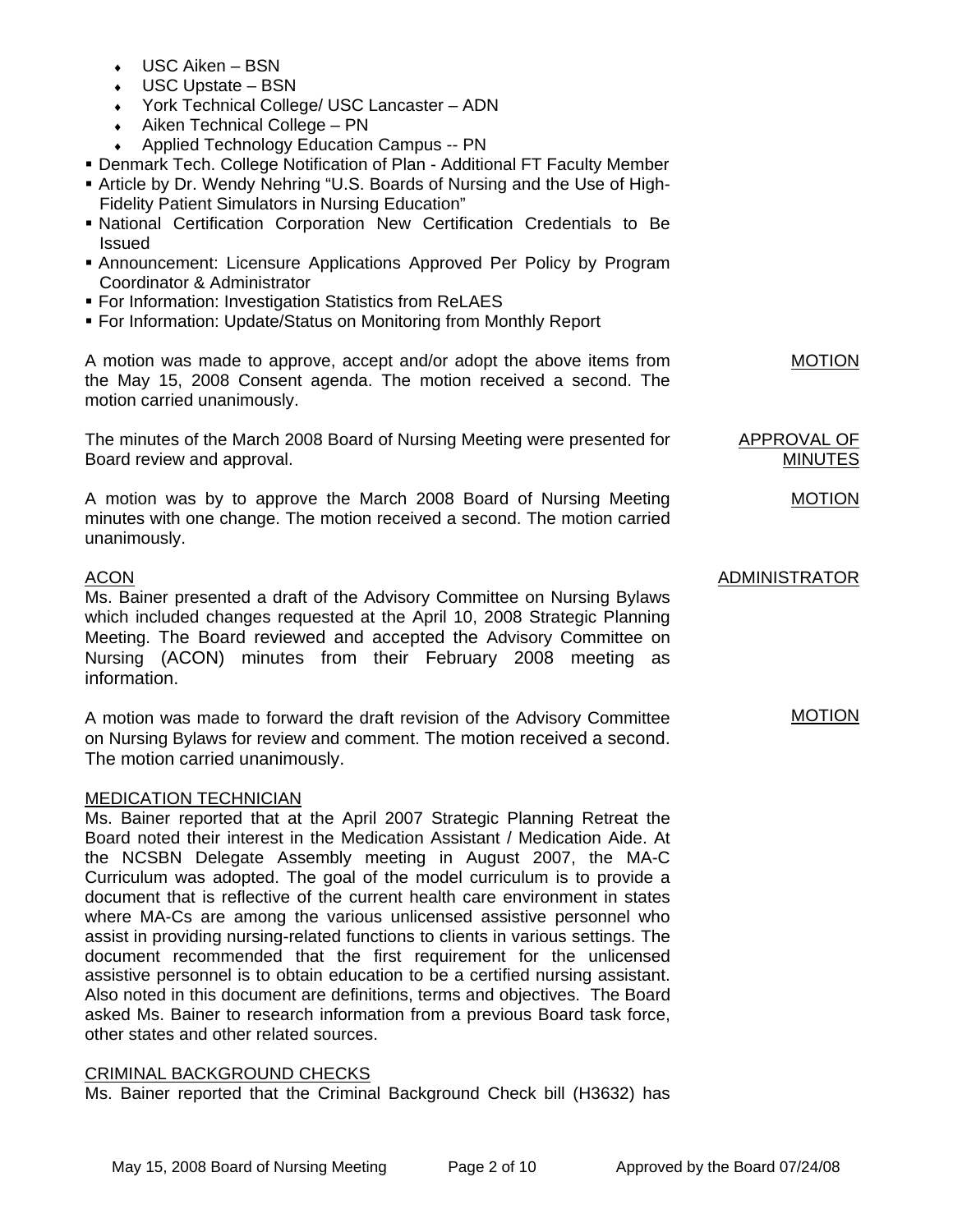been vetoed by the Governor. Representative Chalk has introduced a similar bill (H5012) but changed the language in the identification badge section to allow nurses to have either the first, last or both names on their badge. This was added to protect nurses in setting such as mental health and prisons.

## NPSC

The Board reviewed and accepted the Nursing Practice and Standards Committee (NPSC) minutes from their February 2008 meeting as information.

Brenda Martin will continue to serve as the Board representative on Nursing Practice and Standards Committee (NPSC).

# APC

The Board reviewed and accepted the Advanced Practice Committee (APC) minutes from their February 2008 meeting as information.

The 2009 meeting dates for the Board as well as for Advanced Practice Committee (APC), Advisory Committee on Nursing (ACON) and Nursing Practice and Standards Committee (NPSC) were presented for review and approval. PRESIDENT

| <b>Board Meeting</b> | January 29-30, 2009   |
|----------------------|-----------------------|
| <b>Board Meeting</b> | March 26-27, 2009     |
| <b>Board Meeting</b> | May 14-15, 2009       |
| <b>Board Meeting</b> | July 23-24, 2009      |
| <b>Board Meeting</b> | September 24-25, 2009 |
| <b>Board Meeting</b> | November 19-20, 2009  |
| <b>APC Meeting</b>   | February 6, 2009      |
| <b>APC Meeting</b>   | May 1, 2009           |
| <b>APC Meeting</b>   | August 7, 2009        |
| <b>APC Meeting</b>   | November 6, 2009      |
| <b>ACON Meeting</b>  | February 17, 2009     |
| <b>ACON Meeting</b>  | April 21, 2009        |
| <b>ACON Meeting</b>  | June 16, 2009         |
| <b>ACON Meeting</b>  | August 29, 2009       |
| <b>ACON Meeting</b>  | October 20, 2009      |
| <b>ACON Meeting</b>  | December 1, 2009      |
| NPSC Meeting         | February 19, 2009     |
| NPSC Meeting         | April 21, 2009        |
| <b>NPSC Meeting</b>  | June 18, 2009         |
| <b>NPSC Meeting</b>  | August 20, 2009       |
| <b>NPSC Meeting</b>  | October 15, 2009      |
| <b>NPSC Meeting</b>  | December 17, 2009     |

A motion was made to approve the 2009 board and committee meeting dates as presented. The motion received a second. The motion carried unanimously. MOTION

Ms. Brice reported that the Professional and Occupational Licensure (POL) OFFICE OF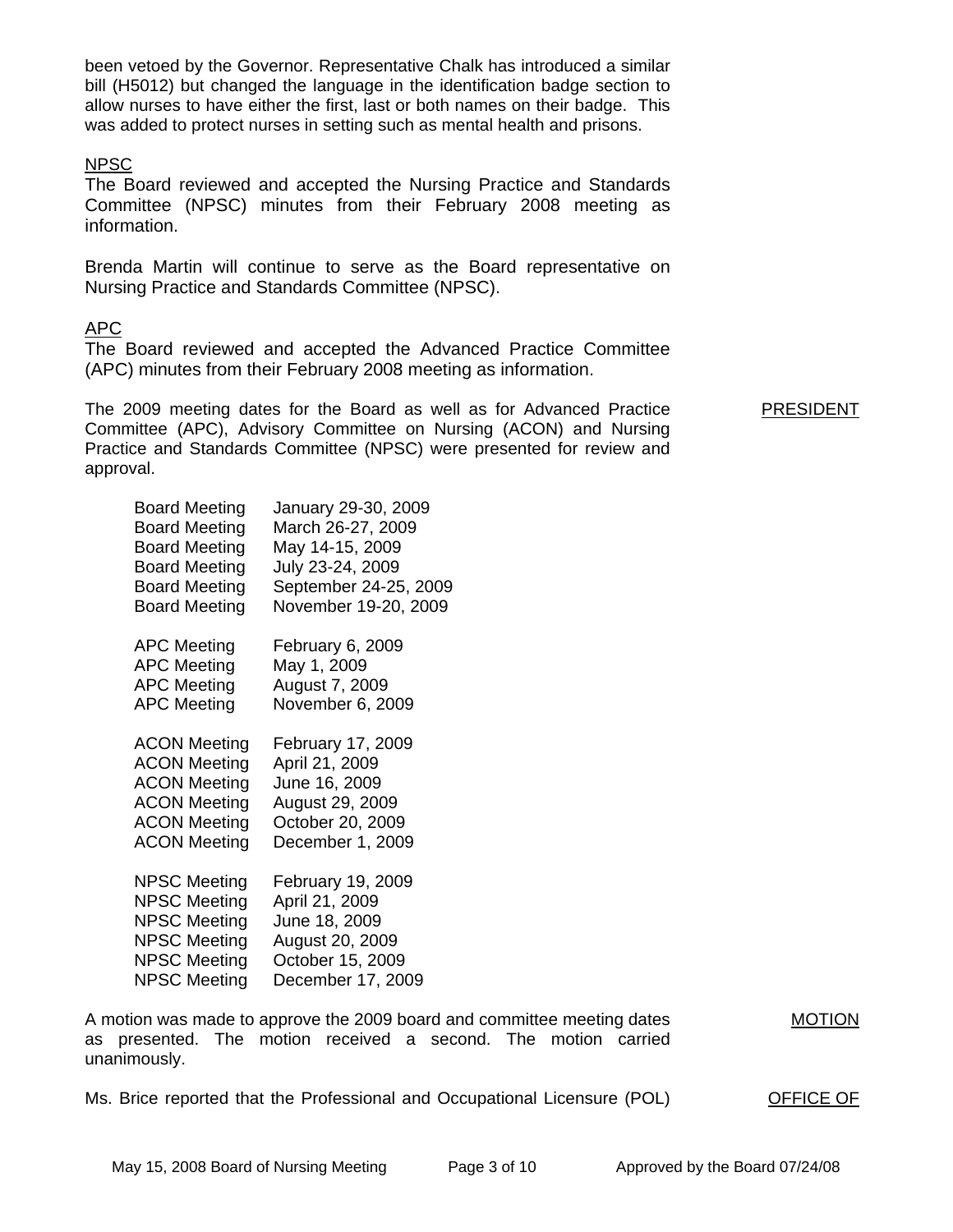Division is restructuring. David Christian, III will head up the Licensure area. Other areas of POL will include Board Affairs and the Office of Investigations and Enforcement.

Florence Darlington Technical College presented a request to offer the existing practical nursing (PN) program at their Hartsville Campus beginning fall 2008. Clinical contracts have been obtained. Current faculty as well as two new PN faculty members will teach at the Hartsville Campus. Students will have access to the same support and resources as the main campus. It was reported that there are currently 21 practical nurse vacancies in nine locations in the Hartsville/ Darlington area. A letter of support from a local senior care facility was provided reporting that they would serve as a clinical site and recruit the practical nurses upon graduation. The information was reviewed by the Advisory Committee on Nursing (ACON) at their April 2008 meeting which time they recommended Board approval.

A motion was made to approve the Florence Darlington Technical College request to offer the existing practical nursing (PN) program at their Hartsville Campus beginning fall 2008. The motion received a second. The motion carried unanimously.

At its May 2006 meeting, the Board voted to grant initial approval status for the Williamsburg Technical College Practical Nursing program with the recommendation that the school carefully review the faculty loading and mathematical requirements. In August 2007, Williamsburg Technical College Practical Nursing program graduated their first class. The school is requesting full program approval. A site survey visit was conducted on February 12, 2008 and was provided to the Board along with the school's attachments regarding the Board's recommendations.

A motion was made to grant full program approval for five years for the Williamsburg Technical College Practical Nursing Program. The motion received a second. The motion carried unanimously.

Becky King, Dean of Nursing Education at Piedmont Technical College appeared before the Board to request a waiver of Regulation 91-11 for the summer semester. The program has had three instructors leave and two out on extended medical leave. Although they would utilize full-time masters prepared instructors as lead course instructors, they need to increase the part-time/adjunct hours to cover the clinical portion of the program which will exceed the 30% regulation requirement.

A motion was made to grant a waiver of Regulation 91-11 and allow Piedmont Technical College increase the part-time/adjunct hours to cover the clinical portion of the program which will exceed the 30% regulation requirement. The motion received a second. The motion carried unanimously.

The "Housekeeping" bill passed this year and made several changes to the Nurse Practice Act to include requiring applicants to submit satisfactory proof of identity and age demonstrating that the applicants is eighteen years of age or older but not specifying that that proof be in the form of a birth certificate or passport. Section 40-33-36 of the Nurse Practice Act requires a "license to LICENSURE

FLORENCE DARLINGTON **TECHNICAL** COLLEGE

MOTION

WILLIAMSBURG **TECHNICAL** COLEGE

MOTION

PIEDMONT **TECHNICAL** COLLEGE

MOTION

LICENSURE IDENTIFICATION **DOCUMENTS**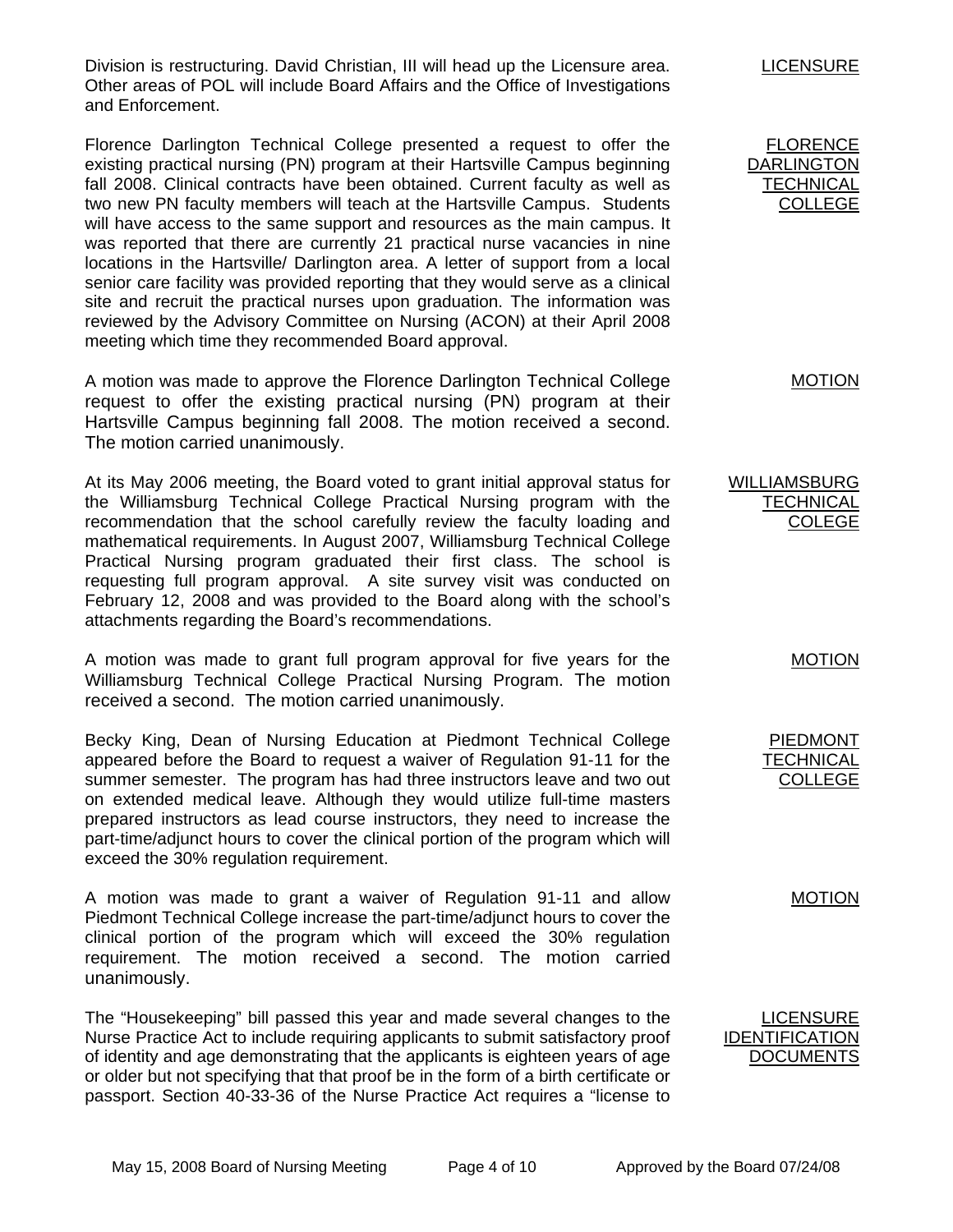be issued in the person's legal name as verified by a birth certificate or other legal document acceptable to the board." The Board was asked to adopt a policy that the acceptable forms of identification and age to be submitted are birth certificate or valid passport and that in extraordinary circumstances other documents could be submitted for the Board's review when a birth certificate or passport cannot be obtained. It was noted that there have been only a couple of times that applicants did not have a birth certificate or passport.

A motion was made to accept the policy to accept birth certificate, valid passport and that in extraordinary circumstances other documents for the Board's review when a birth certificate or passport cannot be obtained as documentation of identification and proof of age. The motion received a second. The motion carried unanimously. MOTION

The Board was provided with the April 8, 2008 Investigative Review Committee Meeting Minutes and recommendations for review and approval.

A motion was made to approve the April 8, 2008 Investigative Review Committee Meeting recommendations for Dismissals as presented. The motion received a second. The motion carried unanimously.

A motion was made to approve the April 8, 2008 Investigative Review Committee Meeting recommendations for Formal Complaint as presented but to issue a immediate temporary suspension order in case #2007-213. The motion received a second. The motion carried unanimously.

Upon receipt of further information on case #2008-1, a motion was made to approve the April 8, 2008 Investigative Review Committee Meeting recommendation for Letters of Caution as presented. The motion received a second. The motion carried unanimously.

The Board reviewed continuing education and certification materials from Mary Helen Baum. Discussion included but was not limited to Ms. Baum's role/scope of practice in nursing positions, certification renewal, licensure, and appropriate credentials behind name. The Board deferred their decision pending receipt of a succinct timeline of nursing positions and certification related materials.

Mr. Christian reported that staff researched for a current charter for the Disciplinary Review Committee (DRC) but did not locate one. Mr. Spoon will draft a new DRC charter. Currently the DRC sees respondents who have met the terms and a condition of their Board order and then the DRC recommends their license be reinstated. This function could be taken care of by an internal committee that would review and determine that all conditions were met.

The Board asked that the DRC charter address routine cases from going back to DRC, disciplinary reinstatement and rule to show cause.

The Board was provided with a report of complaints reviewed by and resolution recommendations of the Resolutions Guidelines Committee since the last Board Meeting.

RESOLUTIONS GUIDELINES BOARD REPORT

IRC

MOTION

MOTION

MOTION

CEU

REQUIREMENT FOR APRN

DRC CHARTER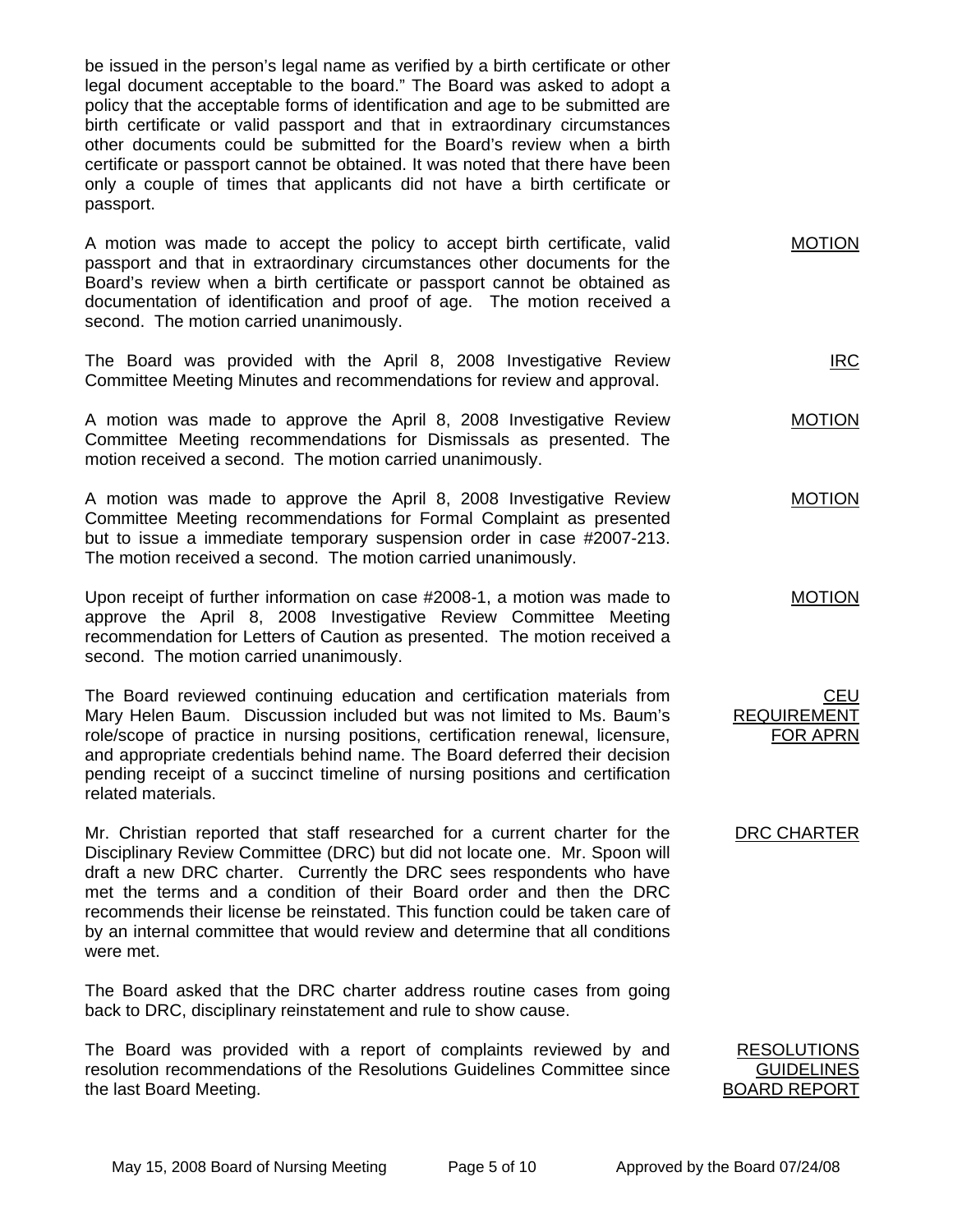A motion was made approve the Resolutions Guidelines Committee recommendations for consent agreements and dismissals as presented. The motion received a second. The motion carried unanimously.

Memoranda of Agreement regarding violation of previous Board orders or unlicensed practice were presented to the Board for their review and determination of appropriate sanctions. Respondents were requested to appear before the Board to respond to questions regarding their Memoranda of Agreement. Recovering Professionals Program (RPP) representatives from were present to respond to questions in cases regarding their clients. MEMORANDA OF AGREEMENT

A motion was made to issue a private reprimand and civil penalty of \$750 in Case #2007-283. The motion received a second. The motion carried with one nay vote. MOTION

A motion was made to go into executive session for the purpose of receiving legal counsel. The motion received a second. The motion carried unanimously.

A motion was made to return to the hearing. The motion received a second. The motion carried unanimously. No official actions were taken during executive session. MOTION

A motion was made to indefinitely suspend the license of Respondent in Cases #2004-240, #2005-177 and #2005-231 and to require a Board appearance prior to relicensure. The motion received a second. The motion carried unanimously. MOTION

A motion was made to require Respondent to reenroll in Recovering Professionals Program (RPP) to include evaluation, restart the five years of monitoring and license may be reinstated upon receipt of a written recommendation from RPP as to Respondent's safety to return to work in Case #2007-315. The motion received a second. The motion carried unanimously. MOTION

Ms. Martin recused herself from discussion and vote in Case #2007-449.

A motion was made to indefinitely suspend Respondent's license in Case #2007-449, license may be reinstated upon receipt of a written recommendation from the Recovering Professional Program as to Respondent's safety to return to work, Respondent shall work in a Board approved work setting under on-site/on-shift registered nurse supervision, no home based care, agency or telenursing or telehealth, quarterly employer reports and completion of a Legal Aspects Workshop. The motion received a second. The motion carried unanimously. MOTION

A motion was made to indefinitely suspend Respondent's license in Case #2007-439, license may be reinstated upon receipt of a written recommendation from the Recovering Professional Program as to Respondent's safety to return to work, Respondent shall work in a Board approved work setting under on-site/on-shift registered nurse supervision, no home based care, agency or telenursing or telehealth, quarterly employer reports and completion of a Legal Aspects Workshop. The motion received a second. The motion carried unanimously. MOTION

**MOTION**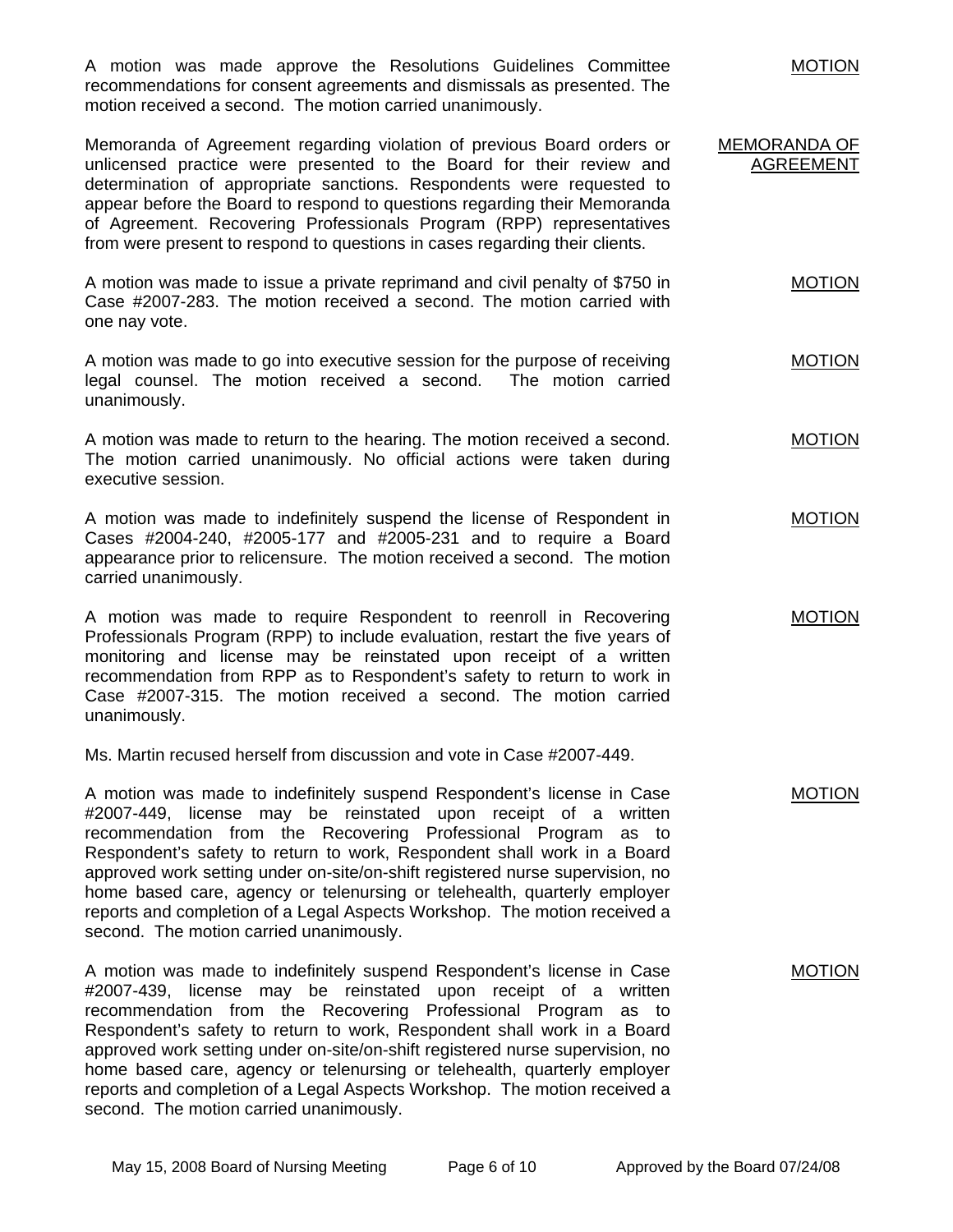A motion was made to indefinitely suspend Respondent's license in Case #2007-369, license may be reinstated upon receipt of a written recommendation from the Recovering Professional Program as to Respondent's safety to return to work, Respondent shall work in a Board approved work setting under on-site/on-shift registered nurse supervision, no home based care, agency or telenursing or telehealth, quarterly employer reports and completion of a Legal Aspects Workshop. The motion received a second. The motion carried unanimously.

A motion was made to indefinitely suspend Respondent's license in Case #2007-261 and 2007-511, Respondent must continue in the Recovering Professional Program (RPP), license may be reinstated upon receipt of a written recommendation from the RPP as to Respondent's safety to return to work and concurrence of Respondent's therapist, Respondent shall work in a Board approved work setting under on-site/on-shift registered nurse supervision, no home based care, agency or telenursing or telehealth, quarterly employer reports and completion of a Legal Aspects Workshop. The motion received a second. The motion carried unanimously.

A continuance was requested for a Memorandum of Agreement for unlicensed practice.

The Board was provided with Hearing Panel's findings of fact, conclusions of law and recommendations for review and determination of sanctions. PANEL REPORTS

A motion was made to accept the Hearing Panel's Findings of Fact, Conclusions of Law and recommendation in Case #2007-479. The motion received a second. The motion carried unanimously.

A motion was made to accept the Hearing Panel's Findings of Fact, Conclusions of Law and recommendation in Case #2007-159. The motion received a second. The motion carried unanimously. MOTION

Ms. Doria recused herself from discussion and vote in Case #2007-365.

A motion was made to accept the Hearing Panel's Findings of Fact, Conclusions of Law and recommendation in Case #2007-365. The motion received a second. The motion carried unanimously. MOTION

A motion was made to accept the Hearing Panel's Findings of Fact, Conclusions of Law and recommendation in Case #2007-374. The motion received a second. The motion carried unanimously. MOTION

A motion was made to accept the Hearing Panel's Findings of Fact, Conclusions of Law and recommendation in Case #2006-311. The motion received a second. The motion carried unanimously. MOTION

A motion was made to accept the Hearing Panel's Findings of Fact, Conclusions of Law and recommendation in Case #2006-212. The motion received a second. The motion carried unanimously. MOTION

Respondent requests the Board modify her consent agreement to allow her to practice nursing without restriction. Respondent has completed the MODIFICATION OF CONSENT

MOTION

MOTION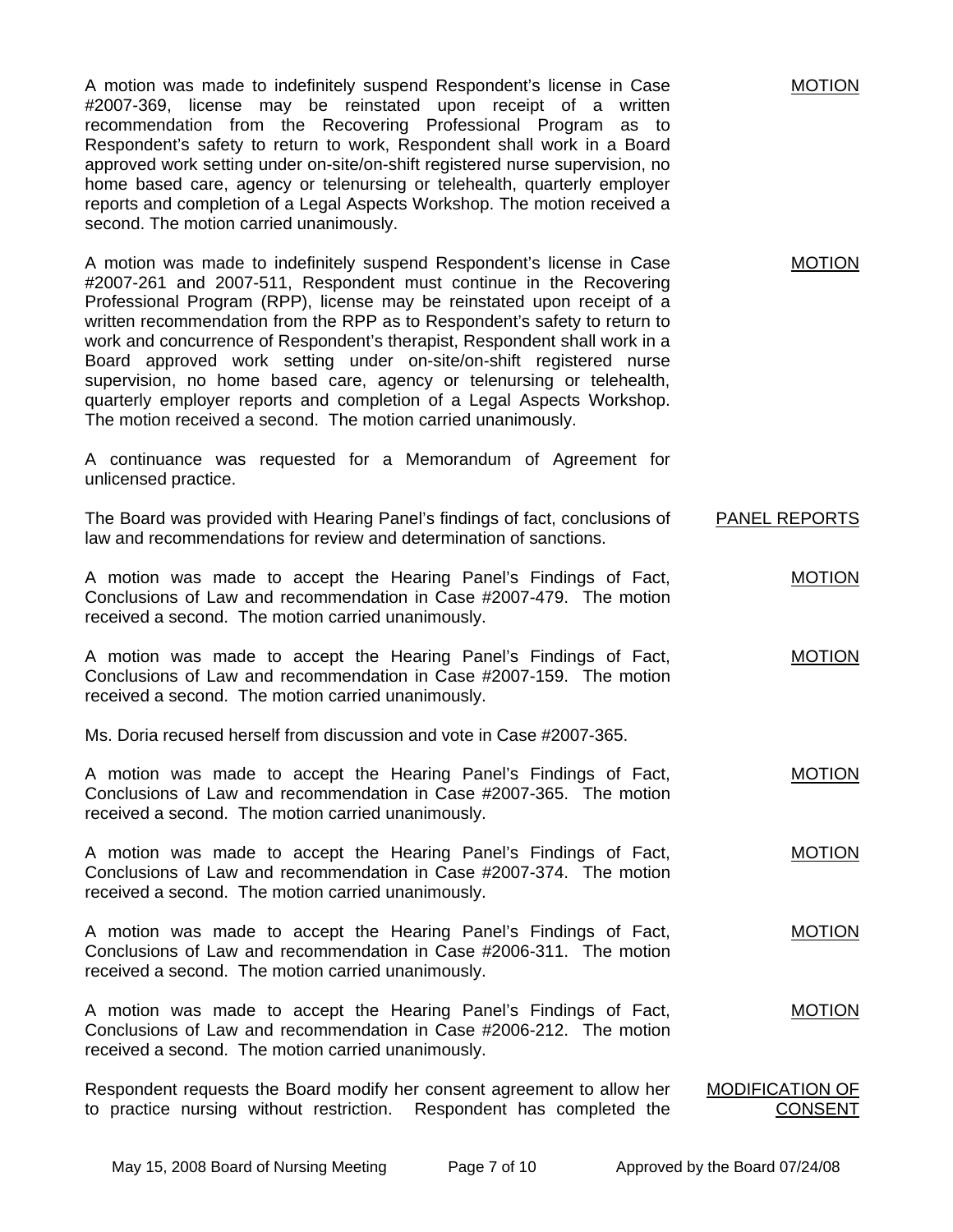required courses, paid the civil penalty and quarterly reports.

A motion was made to allow Respondent to return practice nursing under her registered nurse license. The motion received a second. The motion carried unanimously.

Respondent requested to appear before the Board to take the National Council Licensure Examination (NCLEX) for registered nurse and for consideration of conditions to be placed on his license upon successful completion of the NCLEX.

A motion was made to approve Respondent to take the National Council Licensure Examination for registered nurses and upon successful completion be allowed to be licensed as a registered nurse, continue under the current consent agreement which includes the Recovering Professional Program and to give credit for recovery since 2005. The motion received a second. The motion carried unanimously.

The Office of General Counsel and Compliance/Monitoring Section provided the Board with public and private consent agreements for their review and consideration. These consent agreements were signed by respondents in lieu of disciplinary hearings. The Board may accept the agreement as presented, amend the agreement or reject the agreement. Respondents may sign the consent agreement amended by the Board but have the right to request a panel hearing instead of signing the amended agreement.

A motion was made to approve the Private Consent Agreements for an unlicensed practice case, Case #2007-393, Case #2007-182, Case #2008- 15, Case #2005-192, Case #2006-137, Case #2007-504, Case #2007-462, and Case #2006-233 as well as Public Consent Agreements for Case #2006- 150, Case #2007-457, Case #2006-231, Case #2007-112, Case #2007-373, Case #2007-480, Case #2007-230, Case #2008-30/2008-31, Case #2008- 69, Case #2006-190, Case #2006-183, Case #2006-124, Case #2006-315, Case #2007-466, Case #2007-392, Case #2007-81, Case #2007-515 and Case #2007-485 as presented. The motion received a second. The motion carried unanimously.

The Board reviewed a request to approve Cheryl M. O'Hara to serve as a member of the Investigative Review Committee (IRC) along with her resume.

A motion was made to approve Cheryl M. O'Hara to serve as a member of the Investigative Review Committee (IRC). The motion received a second. The motion carried unanimously.

A motion was made to adjourn the meeting at 4:30 p.m. The motion received a second. The motion carried unanimously.

Respectfully Submitted, Dottie Buchanan, APM, Assistant to the Administrator

#### AGREEMENT

MOTION

FURTHER CONSIDERATION

MOTION

CONSENT AGREEMENTS

MOTION

NEW IRC MEMBER MOTION

APPROVAL OF

ADJOURNMENT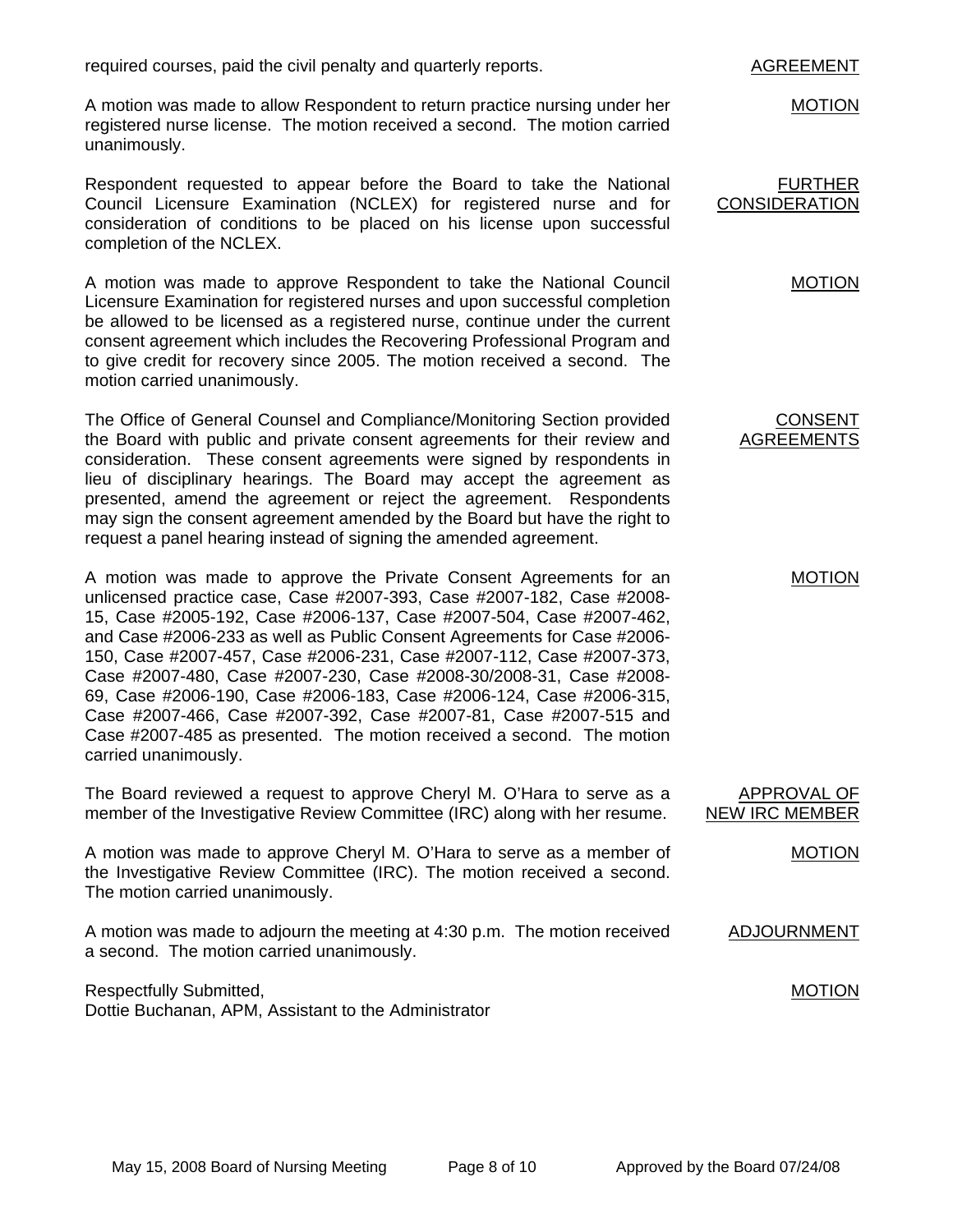## SC Department of Labor, Licensing and Regulation **SOUTH CAROLINA STATE BOARD OF NURSING**

*The mission of the State Board of Nursing for South Carolina is the protection of public health, safety, and welfare by assuring safe and competent practice of nursing.*

| <b>DATE/PLACE OF MEETING</b> | May 15-16, 2008 - Kingstree Bldg., Room 108                                                                           |                          |
|------------------------------|-----------------------------------------------------------------------------------------------------------------------|--------------------------|
| <b>BOARD MEMBERS:</b>        | Brenda Martin, RN, Board President<br>C. Lynn Lewis, RN, Board Vice President<br>Trey Pennington, MBA Board Secretary |                          |
|                              | Debra Doria, LPN                                                                                                      | Rose Kearney-Nunnery, RN |

# **REVISED AGENDA**

Carrie Houser James, RN Sylvia Whiting, RN

#### **THURSDAY, MAY 15, 2008**

**8:30 a.m.** Call to Order

- **8:30 a.m**. **Review/Approval:** Full Agenda
	- **Review/Approval:** Consent Agenda
	- **Review/Approval:** Board Meeting Minutes
- **8:40 a.m. Discussion / Action Topics**
- **10:00 a.m. For Action:** Florence Darlington Technical College Request to Offer Satellite Practical Nursing Program in Hartsville
	- **For Action:** Williamsburg Technical College Initial to Full Program Approval
	- a. Site Survey Report
	- b. Response Materials Submitted by WTC
	- **For Action:** Piedmont Technical College-Request to Increase Percentage of Clinical Instructors
- **11:30 a.m. For Action:** CEU approval for Advanced Practice Registered Nurse
- **12:00 p.m. 1:00 p.m.** *Lunch*

## **1:00 p.m**. **Review/Approval:** Investigative Review Committee (IRC) Report (Dorman)

- b. Approval of Dismissals
- c. Approval of Formal Complaints
- d. Approval of Letters of Caution

**Review/Approval:** Resolutions Guidelines Board Report

**For Action:** Final Order Hearings (Frierson and Hayes)

**For Action:** Consent Agreements (Hayes)

**Review/Approval:** Disciplinary Review Committee (DRC) Minutes (Christian)

## **REPORTS & DISCUSSION TOPICS**

(*To Be Taken Up After and Between Appearances*)

## **ADMINISTRATOR'S REPORT**

- 1) For Action: Draft Revisions to Advisory Committee on Nursing (ACON) Bylaws
- 2) For Action: Advisory Committee on Nursing Minutes (02/08)
- 3) For Action: Medication Tech (Deferred from Strategic Planning Meeting)
- 4) For Information: Update on Criminal Background Check Bill

## **PRESIDENT'S REPORT**

1) For Action: Approval of 2009 Meeting Dates